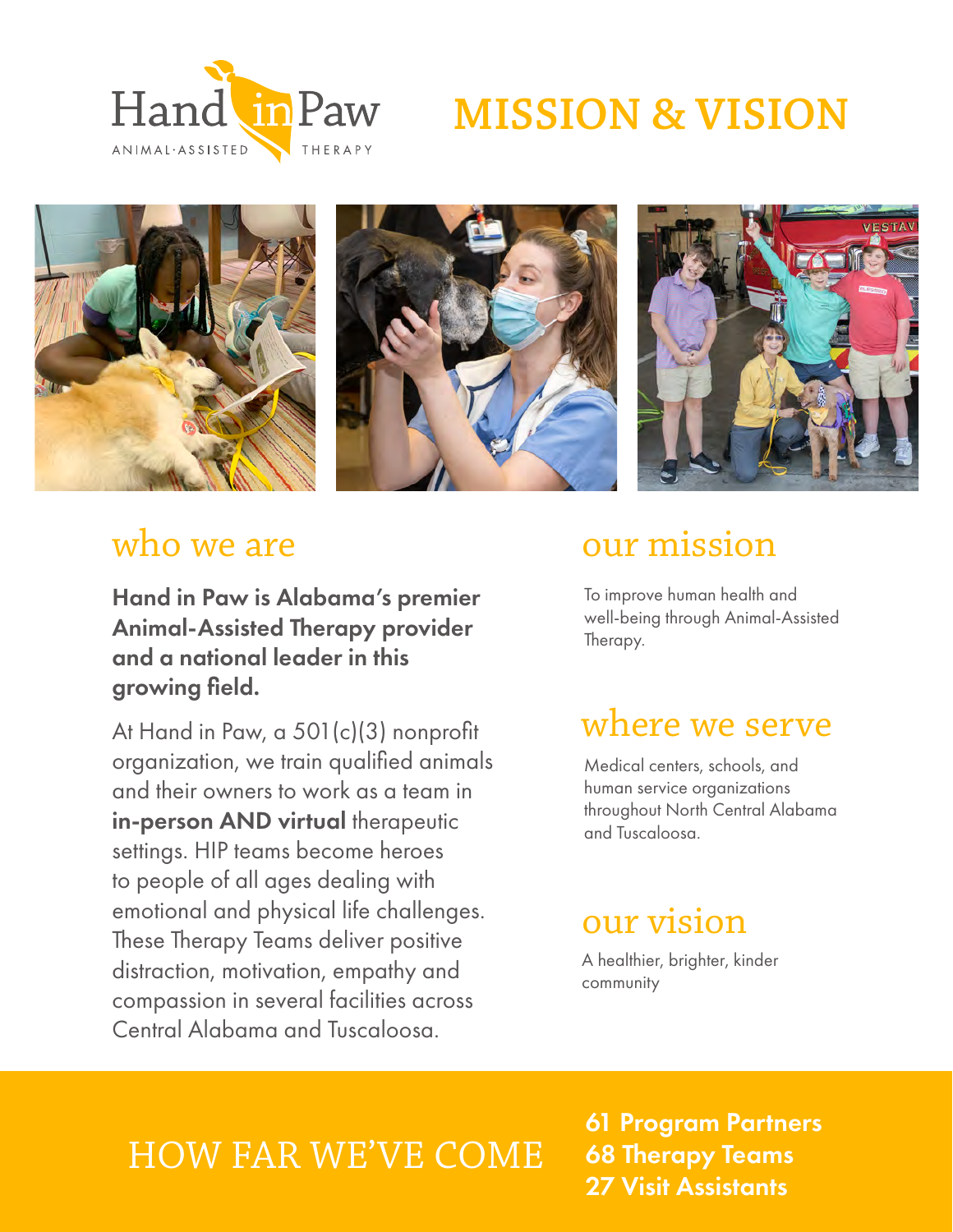





### YOUR SUPPORT HAS AN IMPACT

In 2021, Hand in Paw made over...



Therapeutic Interactions

**855** Visits

**1,754** Volunteer Hours



[check out our annual report>>>](https://handinpaw.org/wp-content/uploads/2022/03/2021-Annual-Report.pdf)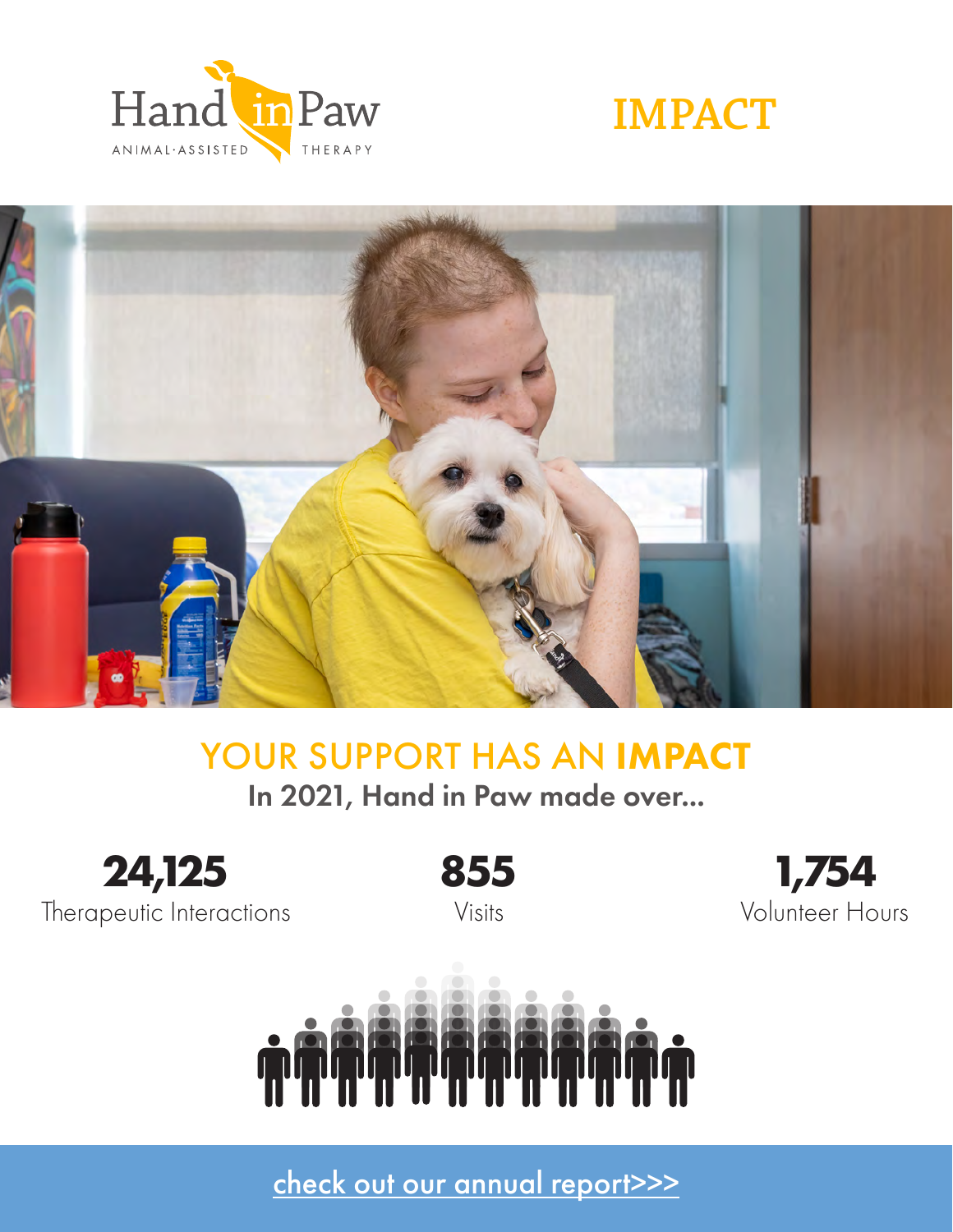

# **PROGRAM AREAS**





HIP Therapy Teams provide therapeutic visits in a variety of settings including hospitals, nursing homes, universities, and early intervention organizations. Animal-Assisted Therapy and Animal Assisted Activities are two methods HIP teams utilize to enhance health and wellness and reduce stress.





Animal- Assisted Education helps students achieve academic and educational goals in the classroom. HIP Teams help children build reading skills, gain confidence, and foster pro-social behaviors.We deliver Animal-Assisted Education via two programs, School's Best Friend and Sit, Stay, Read!.





HIP's Pawsitive Living™ program teaches animal advocacy and concepts of compassion, responsibility, and empathy through one-on-one sessions with HIP Therapy Teams. Students are paired with HIP volunteer mentors to learn animal behavior and how animals and humans communicate and work together.

### LEARN MORE ABOUT OUR PROGRAMS

[read more on our website](https://handinpaw.org/programs/)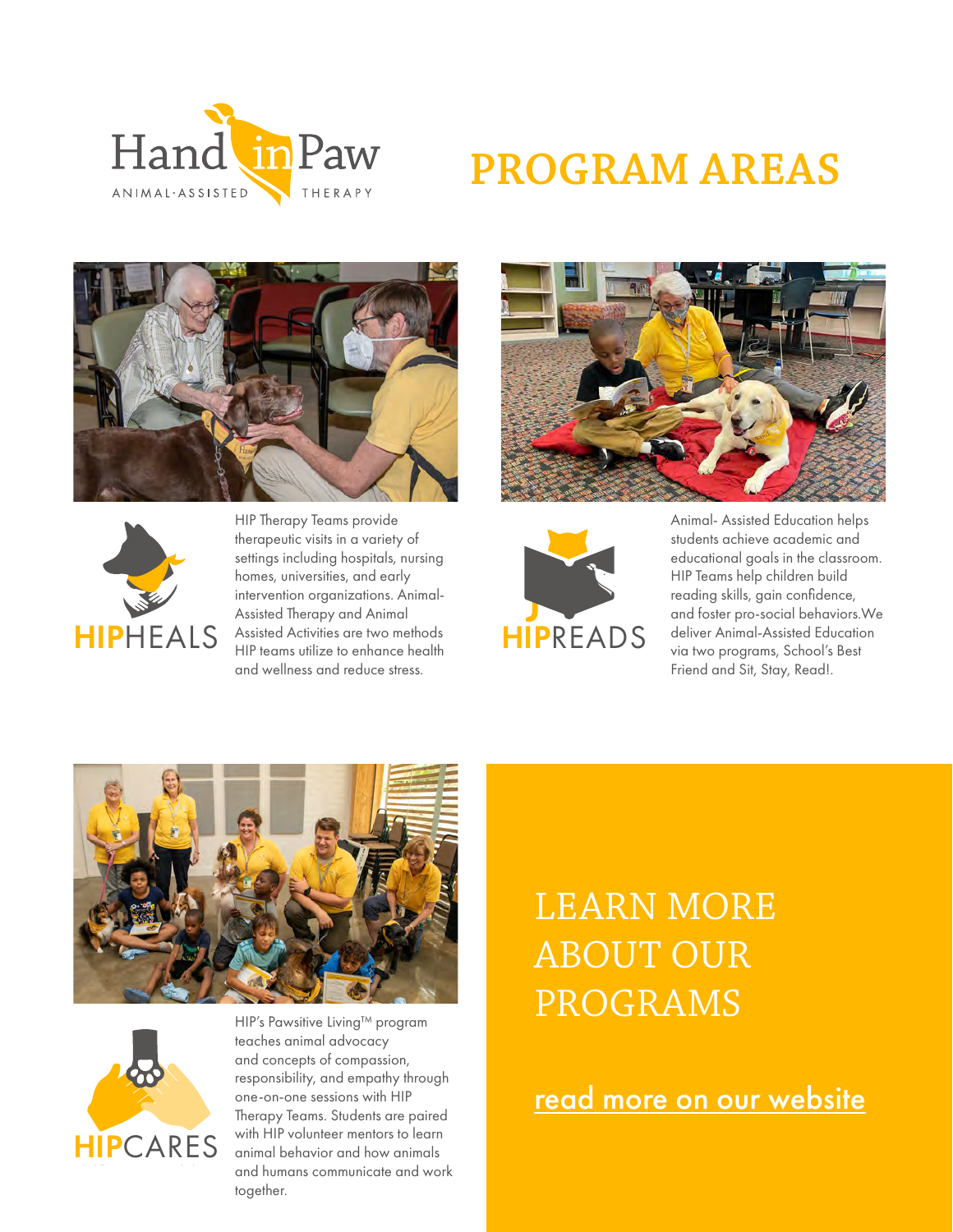

# **ANIMAL-ASSISTED THERAPY RESEARCH**

PHYSICAL **BENEFITS** 



### EMOTIONAL **BENEFITS**



- •Animal-Assisted Therapy helps release endorphins that manipulate perceptions of pain and stress
- Petting a dog can be relaxing, which is measured by a slower heart rate and a drop in blood pressure
- •Playing with animals emits important hormones and neurotransmitters in the brain that promote proper body function and rebuild strength
- •Owning a dog can help reduce the risk of asthma
- •Dog owners are more likely to survive heart attacks than non-pet owners
- •The presence of a dog can ease the effects of Alzheimer's disease
- People with dogs have been found to have lower cholesterol and triglyceride levels when compared to people who do not
- •Animal-Assisted Therapy increases the body's level of oxytocin, which boost happiness, improves empathy and promotes a happier life
- •Animal companionship can lower the level of cortisol, a hormone associated with stress, in the body and increase serotonin, a chemical associated with well-being
- •Elderly people with dogs are better able than non-pet-owning elderly people to cope with daily activities
- •A bond between a pet and human is one of unconditional love, which can teach and support feelings of self worth and value, especially in children
- •For those who may feel like detaching from normal social activity, Animal-Assisted Therapy can relieve feelings of social isolation
- •Especially in children, Animal-Assisted Therapy is a great way to release excess energy for better concentration
- •Children who have dogs tend to be more self-reliant, sociable, and less selfish than children without pets
- •Owning a dog gives isolated people a routine, a sense of purpose, and a sense of fulfillment that helps prevent depression and loneliness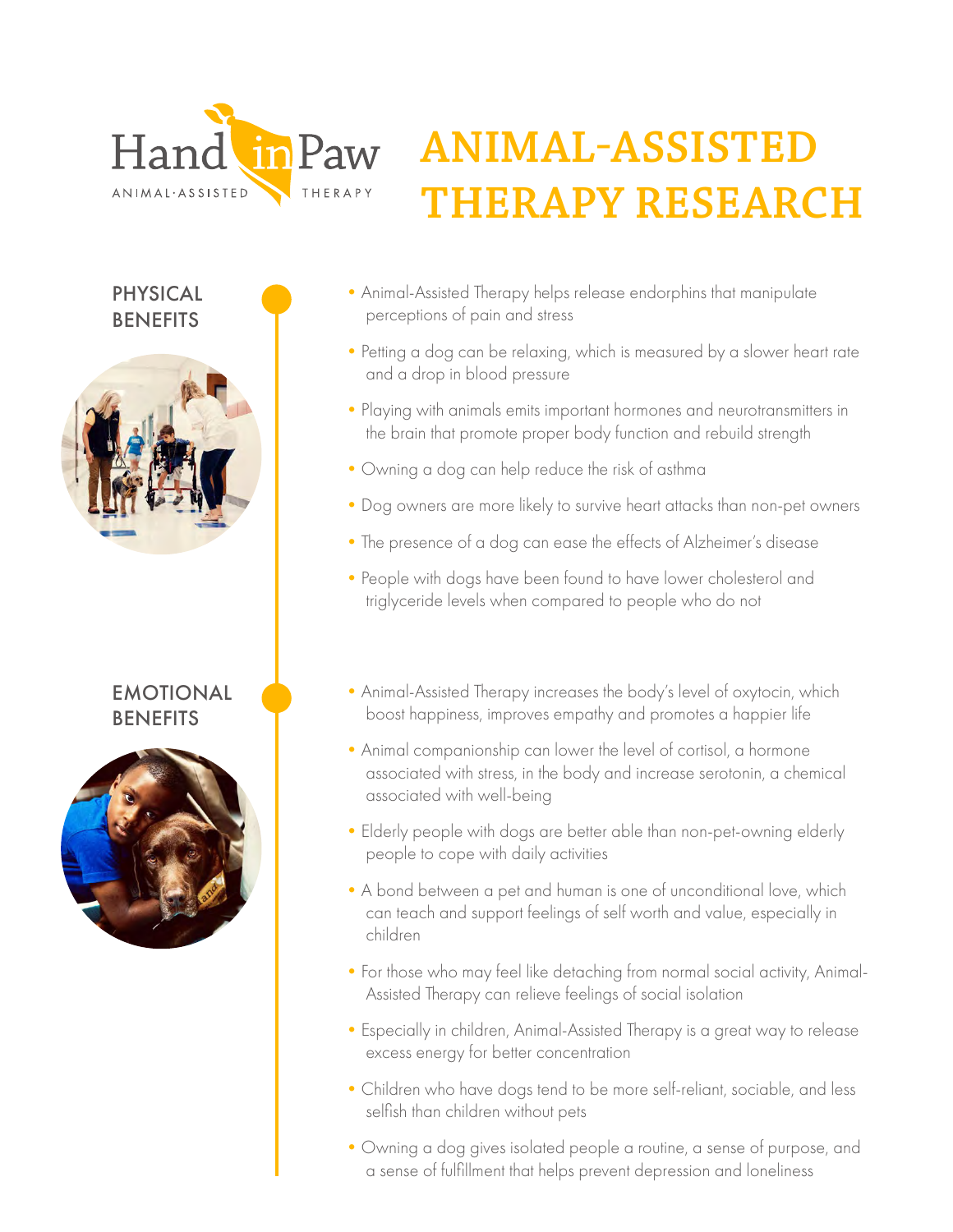

# **FREQUENTLY ASKED QUESTIONS**

#### *Can you train my pet to be a therapy animal?*

We do not offer basic obedience training at Hand in Paw. Rather, our workshops train potential teams how to provide Animal- Assisted therapy in nursing homes, schools, and healthcare settings. We are happy to work with you on basic obedience commands to prepare for the final evaluation for Hand in Paw registration.

#### *Does Hand in Paw provide or train service animals?*

No, Hand in Paw is a human service organization that provides training and evaluations for therapy animals and their handlers; we do not have any association with service animals. For a guide to different service animal organizations, please visit handinpaw.org/servicedogs

#### *What are the pre-requisites to being a Hand in Paw Therapy Team?*

Your pet must be at least 18 months old. You must have owned your pet for at least six months. If volunteering with your dog, you and your dog must have completed a basic group obedience class.

#### *Where should I take my dog for basic obedience?*

Anywhere you'd like! Hand in Paw does not endorse any particular trainers, we only ask that your dog be trained for general obedience: sit, down, stay, and come. They must also walk politely on a loose leash, even in a crowded environment with other animals.

#### *What other animals can be therapy animals?*

Hand in Paw registers dogs and cats as well as other domesticated animals such as rabbits, miniature horses, llamas, birds, etc.

#### *How old does someone have to be to volunteer?*

Hand in Paw volunteers are required to be at least 18 years old.

#### *I have a wonderful pet that I would love to give or loan to your organization so that you can take him to places in the community. How does that work?*

Our Therapy Teams are just that – teams. Pets and their handlers work together to improve the health and well-being of the community. If your pet is part of our organization, you would be, too!